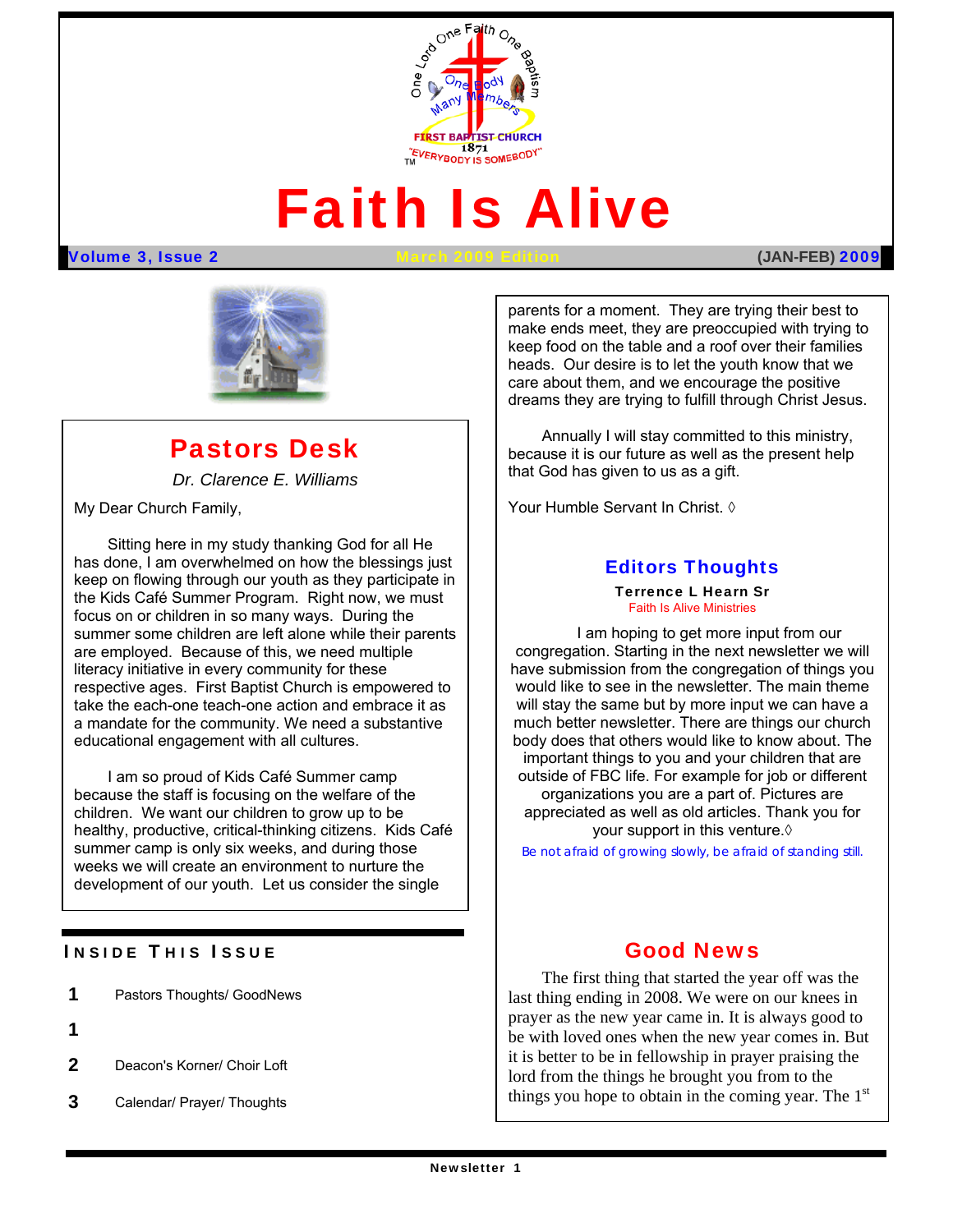Sunday of the year was Holy Communion. That Sunday was busy because the officers were reinstalled for the year. On the  $1<sup>st</sup>$  Wednesday of the year Bible study resumed. Our 1<sup>st</sup> Church meeting of the year was held January  $10<sup>th</sup>$ . It ended the 2008 projects and functions and set the tone for the coming year. In the meeting Deaconess Ramona Rogers was given help from the administrative side of the house. The New Admin staff for the pastor consist of Sis. Camilla Washington, Sis. Tonya Wallace, Sis Karen Thomas and Deaconess Ramona Rogers. During the meeting it was brought to everyone attention that Deaconess Rogers had been hospitalized but was home recovering Rev Al Brandon was worship leader on January  $11^{th}$ .  $1^{st}$  Lady announced a Kid's Café' Board. She wants more participation from members and the men of the church. Deacon Bailey made an announcement that Sis. Karen Thomas would be printing new church directories. The Children had a 2<sup>nd</sup> Practice for Martin Luther King Jr. Program for church services on the  $18<sup>th</sup>$ . The children did a wonderful job for the program. They recited a part of MLK Jr. "I Have a Dream" Speech and a piece of President Barack Obama Democratic Party acceptance Speech. Speakers were brought in to do the service. Minister Walter Riley of Macedonia Baptist Church gave the morning message "I Need You." Minister Linda K. Heartley of First Baptist Church Manassas, VA gave reflections for MLK Jr. Day. The reflections "Courage to Hope" was very inspirational to all of us. A Touch of Macedonia provided the music for the service. A Taste of Spirit and A Touch of Macedonia sung together at the end of the service. It was a good time had by all. On Monday the  $19<sup>th</sup>$  the NAACP sponsored a MLK Jr Program at FBC. FBC Voices of Praise provided the music. 1st Lady and Elaine Blakey were in the local newspaper from theMLK Jr. program. President elect Barack Obama was inaugurated as the 44<sup>th</sup> President of the United States of America. The Women had another fellowship on the  $24<sup>th</sup>$  of January. 1<sup>st</sup> Lady had a Birthday Bash held at the church for her on the January  $25<sup>th</sup>$ . Sis. Pat Blakey has been in the hospital and rehab due to her foot. She has gone to Avante for rehab. Let's not forget about our sisters and brothers in their time of need. A wonderful surprised happened on February  $8<sup>th</sup>$ . Rev. Walter Ghant former Pastor of FBC attended service. Please keep him in prayer. Our Men were responsible for the local Men's Breakfast on February 14<sup>th</sup>. Evangelist Janice Robinson preached on February  $15<sup>th</sup>$  on "Making" Choices." There are many things we do in life but the choices we make can affected our relationship with

the Lord. The  $1<sup>st</sup>$  Lady was under the weather on the  $22<sup>nd</sup>$ of February and missed being with us. Please keep the pastor and his family in your prayers. We sometimes forget the things they do to travel  $2 - 3$  times a week. Our Women's Seminar ended the newsletter cycle at the end of February. ♦

## Deacons Korner

#### *Deacon Anthony Bailey*

This years Valentine's Fellowship was sponsored by our Deacon's. It was a fun filled night of fellowship. See our deacons do know how to have fun. Now back to the real business that our deacons handle. They have continued to visit the sick and shut-in. They have been giving communion to our members and others where our members are located. They are still giving the baptism classes and attending to the needs of the church body. As the Pastor as said before our deacon should be ready at all times. Also during this time, they help Deaconess Betty Sampson move. ♦

# Choir Loft

## *Bro. John Butler*

The Voices of Praise have been rather busy during this hallelujah cycle. Bro. Charles Washington joined the Choir along with two other ladies. The Choir is still looking into getting new robes. Our youth Choir has a new name. It is the 'Junior Voices of Praise.' We must always encourage our youth because they feel as though they are left out. We sponsored another extravaganza. It was a night of praise and worship featuring the New Stars of Central Virginia on February  $15<sup>th</sup>$ . The program was at 3:30 PM and had a meal served between the morning service and the program. On February  $22<sup>nd</sup>$  our men's group "A Taste of Spirit" was in concert at Ebenezer Baptist Church in Staunton, VA for a Black history Program. It was a joyous time in the Lord. To end the month of February, the Choir sung at the local community center behind the church on the 28<sup>th</sup>.  $\mathbf{\hat{P}}$